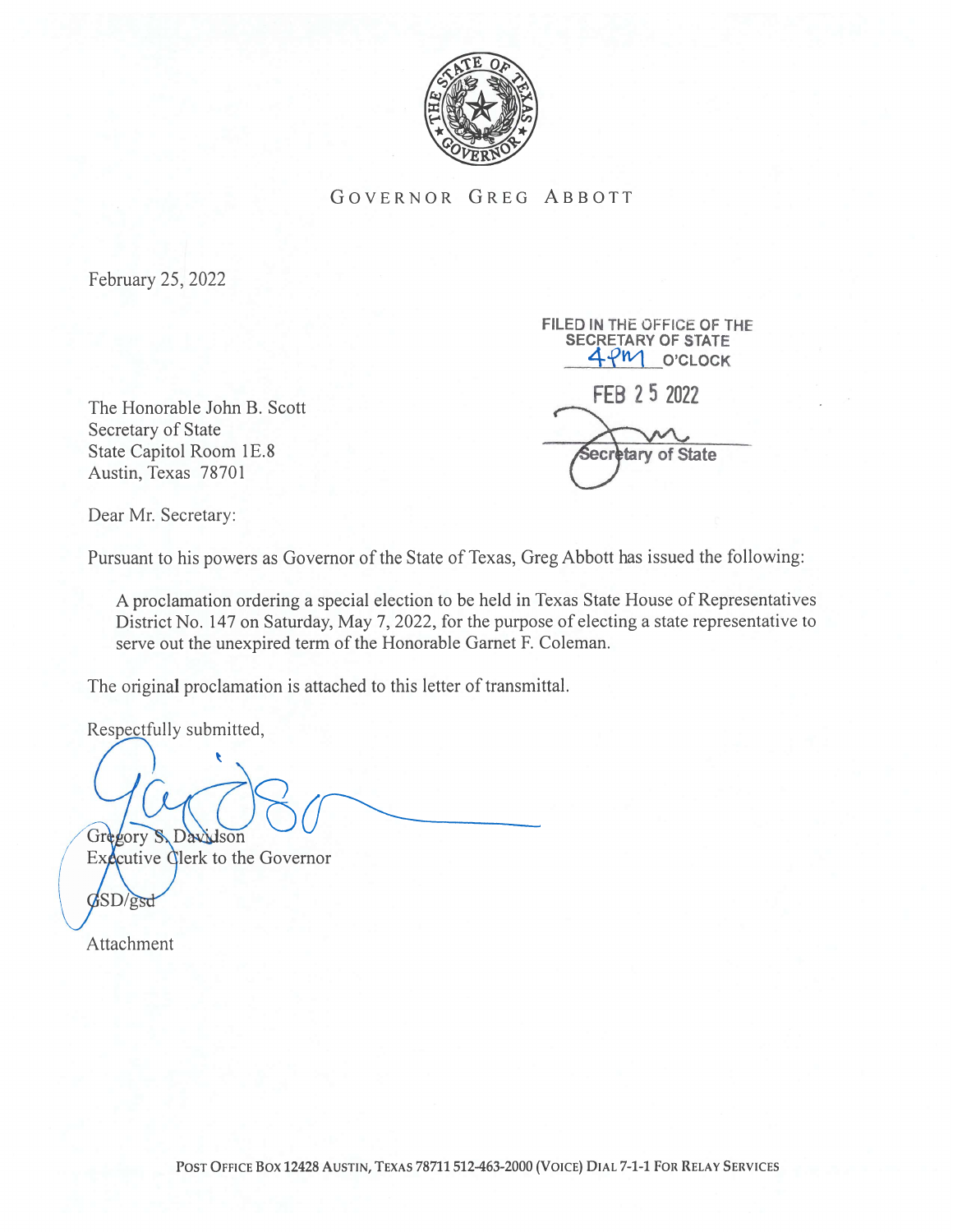## PROCLAMATION BY THE Governor of the State of Texas

## TO ALL TO WHOM THESE PRESENTS SHALL COME:

- WHEREAS, the resignation of the Honorable Garnet F. Coleman, and its acceptance, have caused a vacancy to exist in Texas State House of Representatives District No. 147, which is wholly contained within Harris County; and
- WHEREAS, Article III, Section 13, of the Texas Constitution and Section 203.002 of the Texas Election Code require that a special election be ordered upon such a vacancy, and Section 3.003 of the Texas Election Code requires the special election to be ordered by proclamation of the Governor; and
- WHEREAS, Section 203.004(a) of the Texas Election Code provides that the special election generally must be held on the first uniform date occurring on or after the 36th day after the date the election is ordered; and
- WHEREAS, pursuant to Section 41.001 of the Texas Election Code, the first uniform election date occurring on or after the 36th day after the date the special election is ordered is Saturday, May 7, 2022;

NOW, THEREFORE, I, GREG ABBOTT, Governor of Texas, under the authority vested in me by the Constitution and Statutes of the State of Texas, do hereby order a special election to be held in Texas State House of Representatives District No. 147 on Saturday, May 7, 2022, for the purpose of electing a state representative to serve out the unexpired term of the Honorable Garnet F. Coleman.

Candidates who wish to have their names placed on the special election ballot must file their applications with the Secretary of State no later than 5:00 p.m. on Monday, March 7, 2022, in accordance with Section 201.054(a)(1) of the Texas Election Code.

Early voting by personal appearance shall begin on Monday, April 25, 2022, and end on Tuesday, May 3, 2022, in accordance with Sections  $85.001(a)$  and (e) of the Texas Election Code.

A copy of this order shall be mailed immediately to the Harris County Judge, which is the county within which Texas State House of Representatives District No. 147 is wholly contained, and all appropriate writs shall be issued and all proper proceedings shall be followed to the end that said election may be held to fill the vacancy in Texas State House of Representatives District No. 147 and its result proclaimed in accordance with law.



IN TESTIMONY WHEREOF, I have hereunto signed my name and have officially caused the Seal of State to be affixed at my office in the City of Austin, Texas, this the 25th day of February, 2022.

Whhà

GREG A Governor OTT

FILED IN THE OFFICE OF THE SECRETARY OF STATE<br>4 PM \_O'CLOCK FEB 2 5 2022